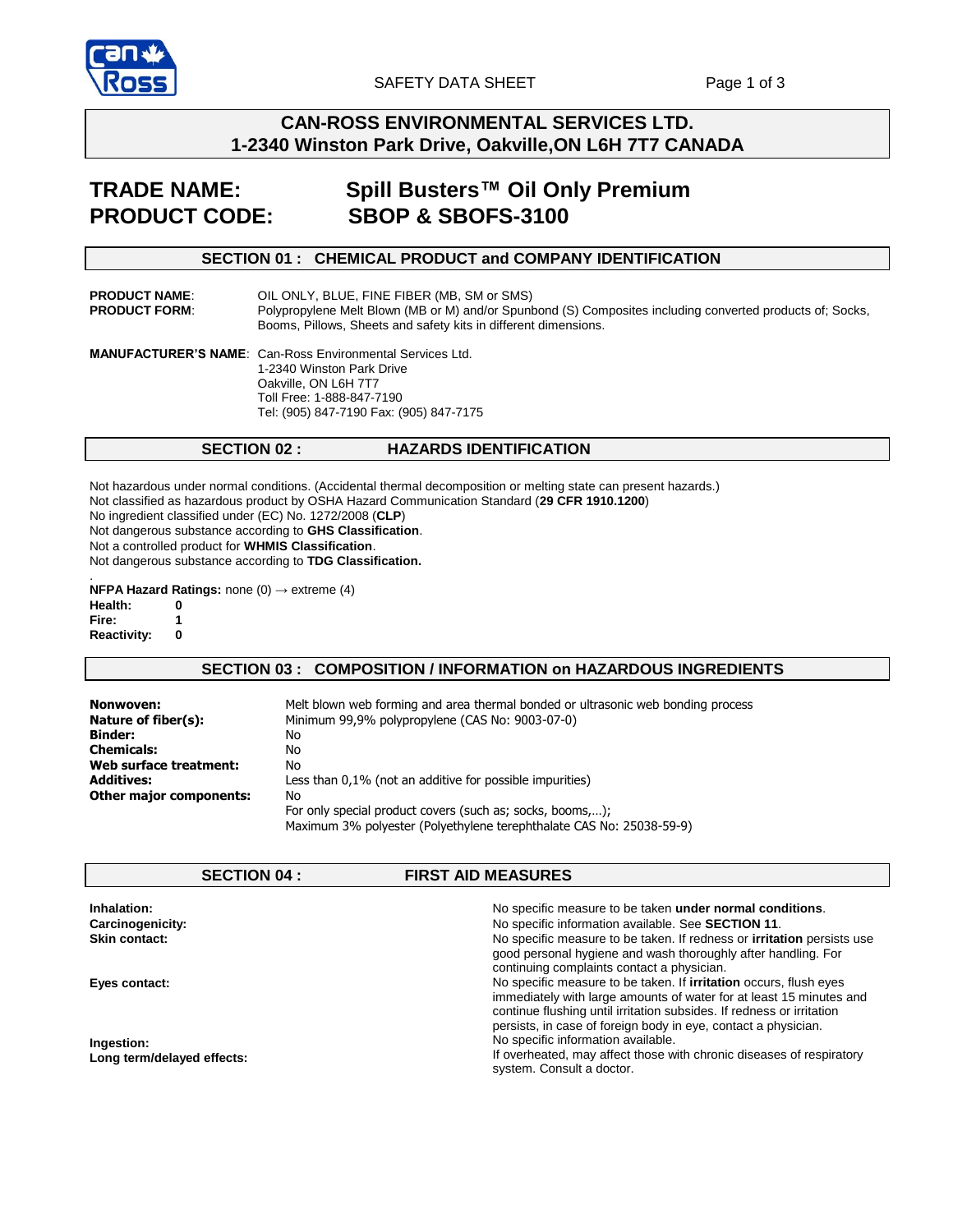### **SECTION 05: FIRE AND EXPLOSION HAZARD AND FIRE FIGHTING MEASURES**

| <b>FLAMMABILITY:</b><br>Suitable extinguishing media:<br>Extinguishing-media not to be used:<br>Special firefighting procedures:<br><b>Hazardous Combustion Products:</b> | Not easily flammable. (can flame higher than 3500C (6600F)<br>Use water spray, dry chemical, foam, CO2<br>No.<br>No. Standard procedure for class A fires.<br>When heated above the melting point; carbon monoxide, carbon dioxide, acrolein,<br>ketones, aldehydes and other unidentified organic compounds can be formed. For<br>flammable and toxic fumes as well as skin contact with molten materials see SECTION |
|---------------------------------------------------------------------------------------------------------------------------------------------------------------------------|------------------------------------------------------------------------------------------------------------------------------------------------------------------------------------------------------------------------------------------------------------------------------------------------------------------------------------------------------------------------------------------------------------------------|
| Special exposure hazard:                                                                                                                                                  | 10.<br>Large fires in confined areas; use NIOSH / MSHA approved self-contained breathing<br>apparatus. Use water, fog, spray to cool exposed equipment & containers.                                                                                                                                                                                                                                                   |

### **SECTION 06: ACCIDENTAL RELEASE MEASURES**

Not applicable.

#### **SECTION 07: HANDLING AND STORAGE**

**Before usage;** Store in a cool and dry place away from direct sunlight.

Shelf Life; Indefinitely product kept under proper conditions.

**After usage;** can be harmful according to the used area. Aware of used material (and dirt empty pack or containers) to be contact with food & skin or children & animal consumption.

#### **SECTION 08: PERSONAL PROTECTIVE EQUIPMENT / EXPOSURE CONTROLS**

No specific equipment needed. General ventilation should be adequate for normal use.

**Permissable Exposure limits:** respirable total dust TWA (8 hour) Short term (15 min.)

**Polyolefin MB**  15 mg/m3 Not established

#### **SECTION 09: PHYSICAL AND CHEMICAL PROPERTIES**

**Appearance: Odor: pH: Boiling point: Melting point: Decomposition temperature: Flash point: Flammability: Auto flammability: Explosive properties: Oxidizing properties: Vapor pressure: Relative density: Solubility in water: Solubility in fats: Partition coefficient: n-octanol/water:**  Available in white color and different shape/dimension. No specific odor Not applicable Not applicable Approx. 1600C (3200F) Greater than 3000C (5700F) Not applicable Not easily flammable Auto ignition temperature: >3500C (>6600F) Not applicable Not applicable Not applicable  $-0,9$  (water=1) Insoluble Insoluble Not applicable

### **SECTION 10: STABILITY AND REACTIVITY**

Stable under ordinary conditions of use and storage.

#### **Conditions to avoid;**

Under thermal decomposition conditions flammable and toxic fumes can be generated.

Above 3000C (5700F) may be released: toxic and flammable gases, carbon monoxide. The generation of cleavage and oxidation products is subject to fire conditions. Hazardous polymerization is not estimated.

Not burned residues and contaminated water after firefighting should be disposed of in compliance with official regulations. Use protective gloves for molten.

The product can react with strong oxidation agents, acids and basis.